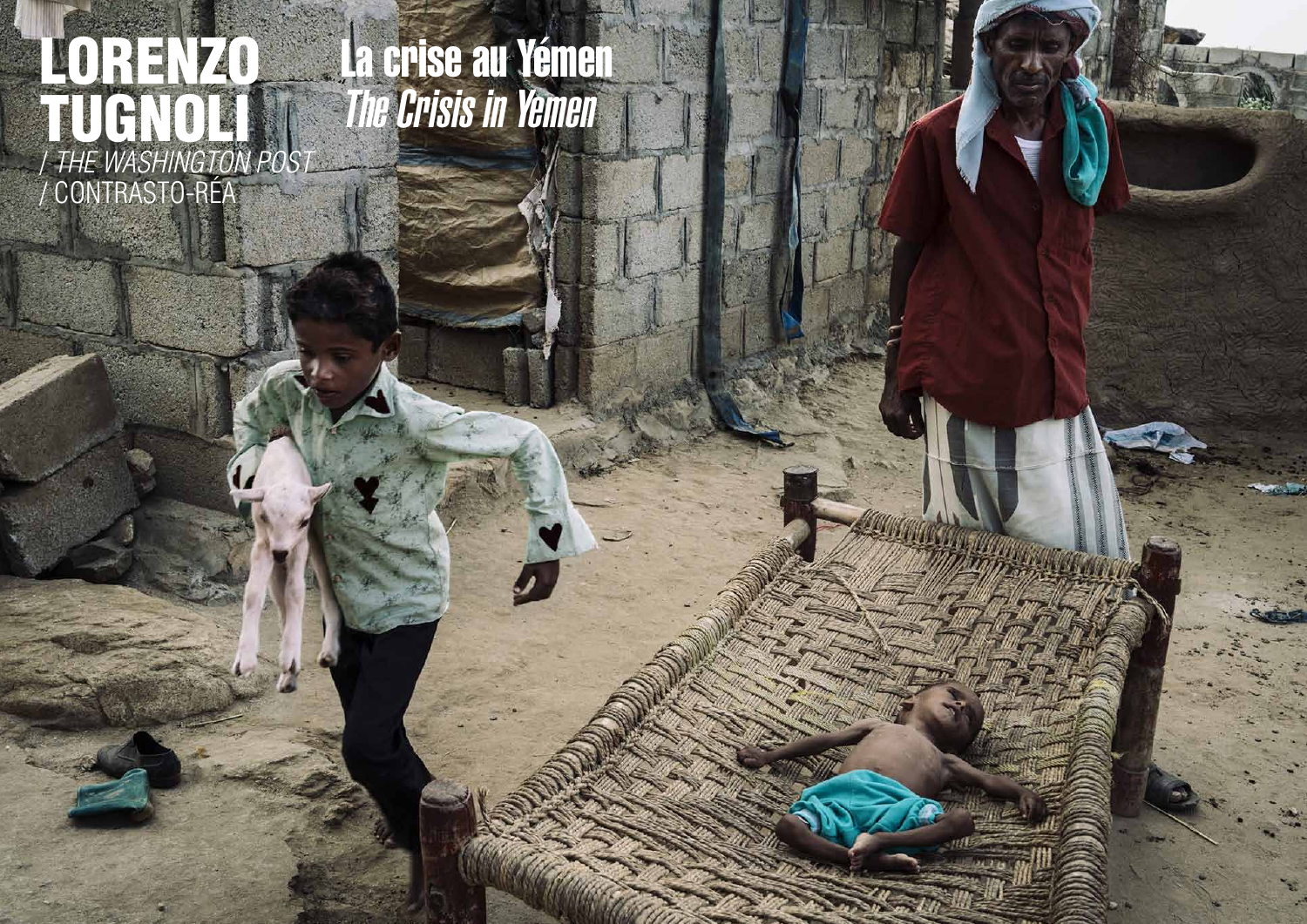### LORENZO TUGNOLI / *THE WASHINGTON POST* / CONTRASTO-RÉA

# La crise au Yémen

LIEU D'EXPOSITION ANCIENNE UNIVERSITÉ Depuis plus de quatre ans, les forces du gouvernement yéménite et les rebelles houthis sont en guerre, et aujourd'hui plus de la moitié de la population est menacée par la famine.

Une coalition pro-gouvernementale de pays arabes, menée par l'Arabie saoudite avec le soutien des États-Unis, a imposé des restrictions sur les importations de denrées alimentaires, de médicaments et de carburant afin d'affaiblir les rebelles. Mais ce sont les civils qui sont touchés de plein fouet, et les Nations unies qualifient la situation de pire catastrophe humanitaire provoquée par l'homme.

S'il est encore possible de trouver de la nourriture sur les marchés, les prix ont tellement augmenté que les plus démunis, qui s'en sortaient auparavant avec peu d'argent, sont désormais affamés. Dans les zones les plus touchées, principalement au nord dans les territoires aux mains des rebelles où les sanctions de la coalition sont les plus

La plupart des combats se sont concentrés sur Hodeida, notamment depuis que la coalition a lancé une offensive pour reprendre la ville aux insurgés à l'été 2018. Le port de Hodeida est le principal point d'entrée des denrées alimentaires et de l'aide humanitaire pour le nord du pays contrôlé par les Houthis, où vit la plus grande partie de la population. S'emparer de cette ville clé sur la côte ouest aurait pu changer le cours de la guerre pour la coalition. Mais l'offensive a exacerbé une situation humanitaire déjà dramatique et entravé l'arrivée de l'aide internationale.

sévères, des milliers d'enfants meurent de malnutrition et de maladies associées. Dans les villages reculés, les familles n'ont plus les moyens de se payer des soins médicaux ni même le transport pour se rendre dans une clinique La pauvreté est telle que certaines familles doivent choisir quel enfant nourrir.

> Saleh Abdo Ahmed et son fils Abdo Saleh chez eux, dans le village d'Al-Jarb. Abdo (3 ans) souffre de malnutrition sévère et risque de mourir. Quelques jours auparavant, sa mère est partie car son mari refusait d'emmener leur enfant dans une clinique. Aslam, Yémen, 7 décembre 2018. © Lorenzo Tugnoli / *The Washington Post* / Contrasto-Réa Saleh Abdo Ahmed standing near his son Abdo Saleh at home in the village of al-Jarb. Three-year-old Abdo is suffering from severe malnutrition and may die. A few days earlier, Abdo's mother left home because her husband refused to allow the child to be taken to a clinic. Aslam, Yemen, December 7, 2018. © Lorenzo Tugnoli / *The Washington Post* / Contrasto-Réa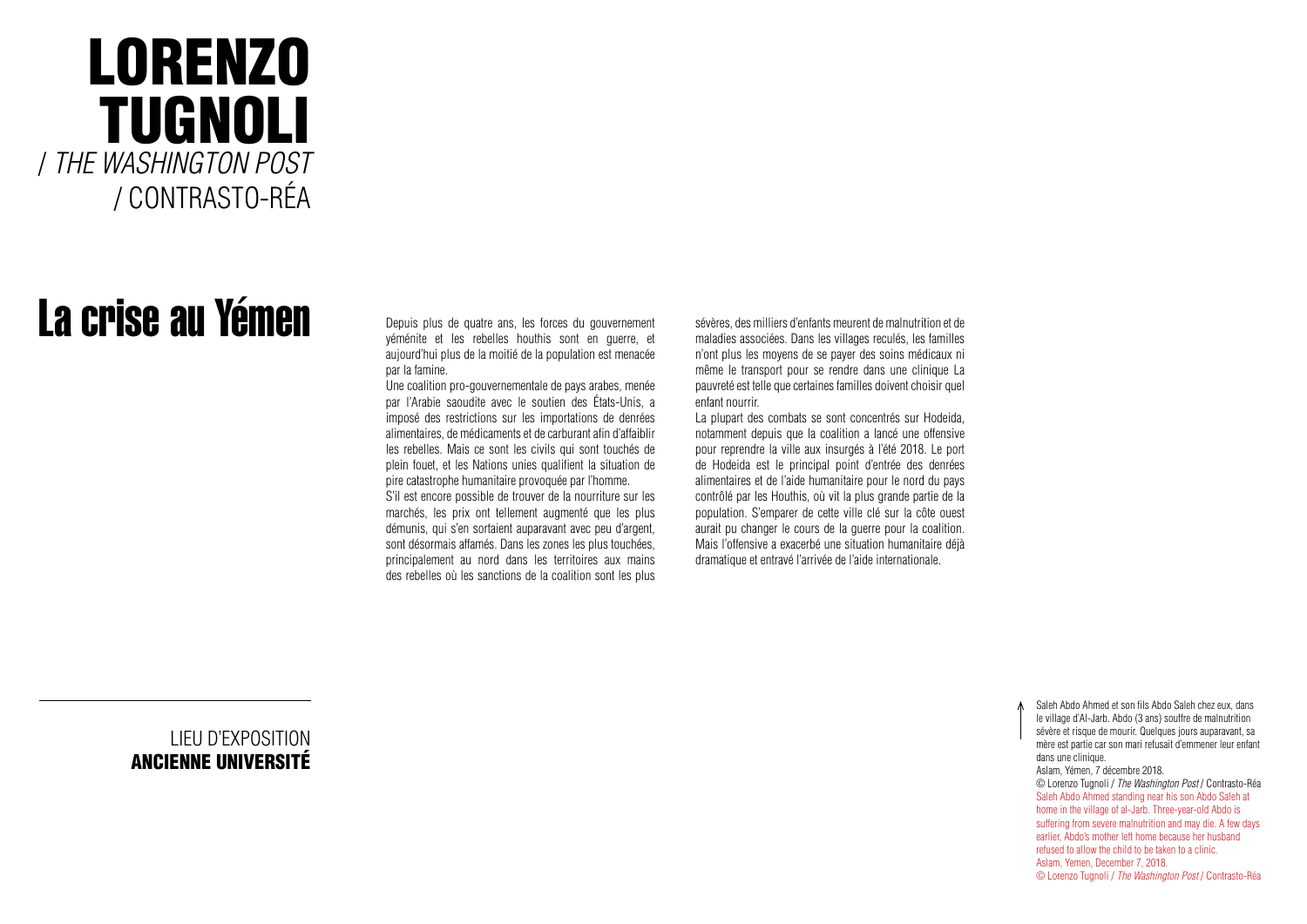

Des hommes travaillant sur le marché aux poissons près du port. L'offensive militaire en cours menace gravement les pêcheurs. Rares sont ceux qui sortent encore en mer. On rapporte que des bateaux de pêche ont été attaqués par des navires et des hélicoptères de la coalition saoudienne ; certains ont été coulés et des pêcheurs ont été arrêtés et incarcérés.

Hodeida, Yémen, 13 décembre 2018. © Lorenzo Tugnoli / *The Washington Post* / Contrasto-Réa

Men working at the fish market by the port. The ongoing military offensive means great danger for the fishermen, and only a few still go out to sea. It is alleged that fishing boats have been attacked by Saudi coalition warships and helicopters, some have been sunk, and fishermen have been arrested and detained. Hodeidah, Yemen, December 13, 2018. © Lorenzo Tugnoli / *The Washington Post* / Contrasto-Réa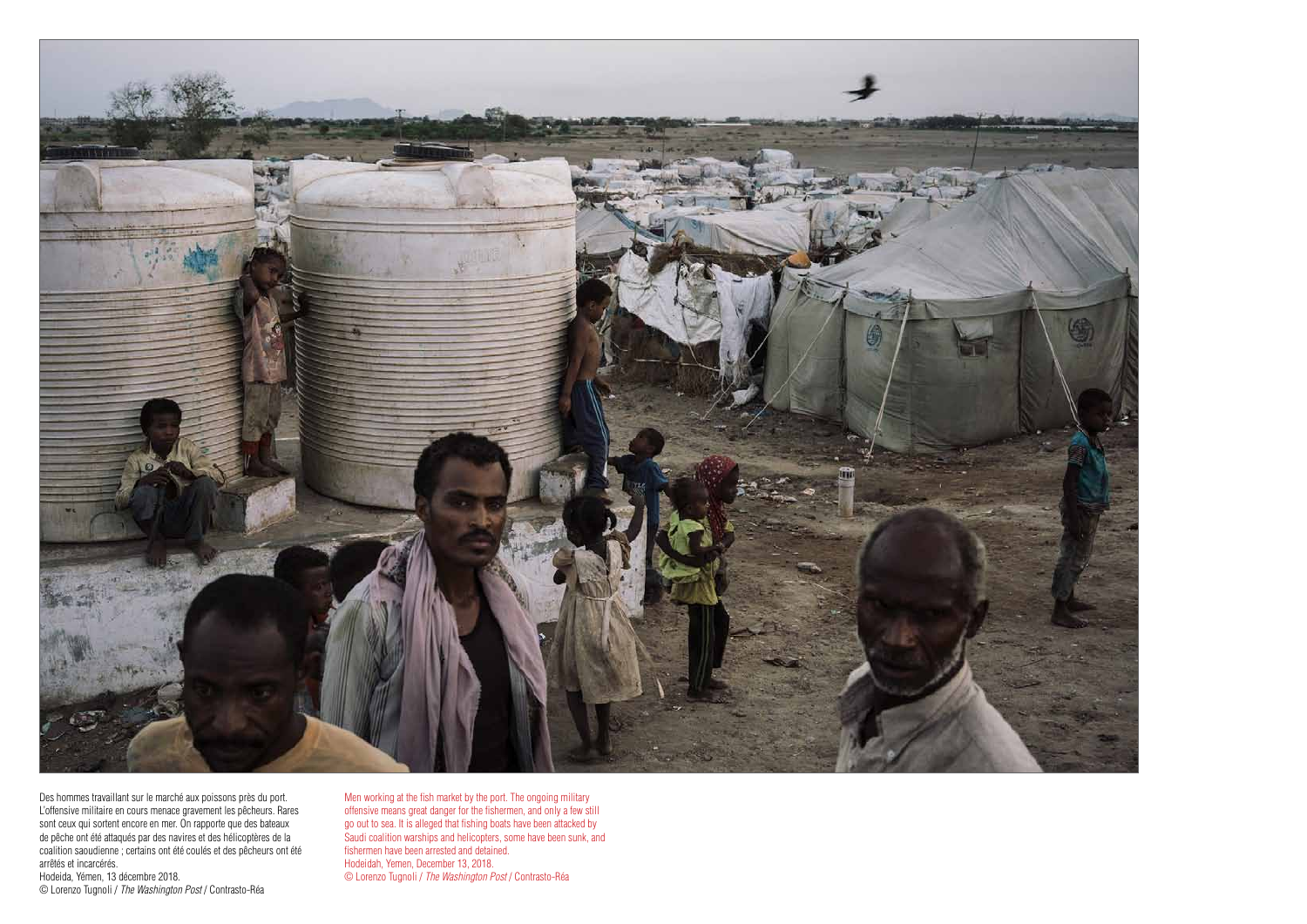#### LORENZO TUGNOLI / *THE WASHINGTON POST* / CONTRASTO-RÉA

## The Crisis in Yemen

#### EXHIBITION VENUE ANCIENNE UNIVERSITÉ

For more than four years Yemeni government forces and Houthi rebels have been at war, and now over half the population is facing starvation.

The pro-government Saudi-led coalition of Arab nations, with backing from the United States, imposed restrictions on imports of food, medicine and fuel in a bid to weaken the rebels, but it is the civilians who have been hardest hit in what the United Nations has described as the world's worst man-made humanitarian disaster.

The markets may have food, but prices have soared and the poor who could once get by with little money are now starving. In the worst-hit areas, mainly in rebel-held territory in northern Yemen where coalition restrictions are toughest, thousands of children are dying from malnutrition and related illnesses. In remote villages, families cannot afford medical care or even transportation to clinics. The poverty is so great that some families have had to decide which child to feed.

Much of the fighting has been centered on the city of Hodeidah, in particular since the coalition launched the offensive to retake the city from the rebels in the summer of 2018. The port of Hodeidah is the main entry point for food and humanitarian supplies for the northern part of the country controlled by Houthi forces and where most of the population lives. Taking this important city on the western coast could have changed the course of the war for the coalition, but instead it amplified an already dramatic humanitarian crisis and blocked humanitarian aid.